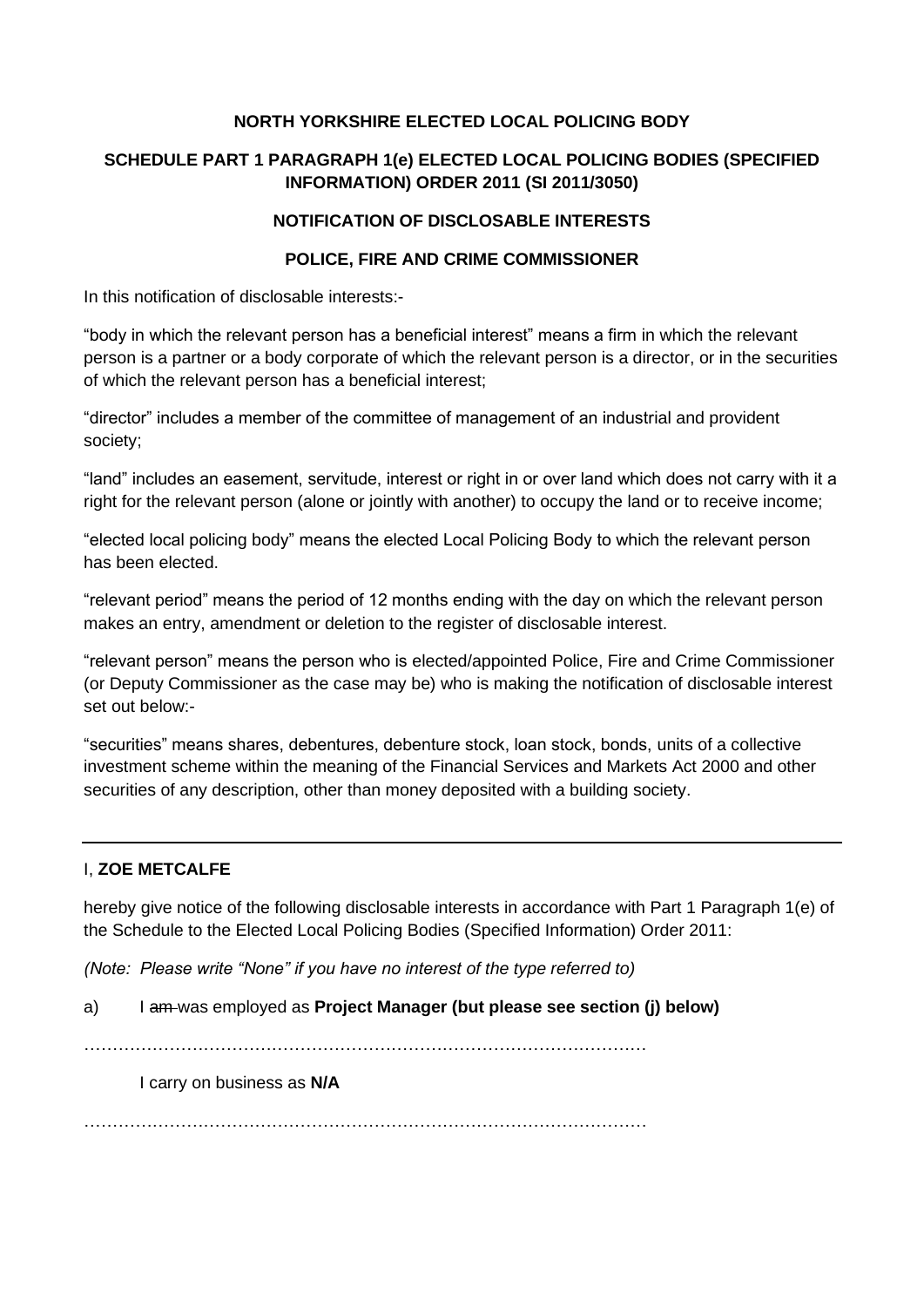b) My employer is was **Citivale Limited**

I am a partner in the following firm(s): **None**

I am a remunerated director in the following company/ies: **None**

c) The following person have made payments or provided other financial benefits to me in respect of expenses incurred by me in carrying out my duties, or in relation to my election expenses (including any payment or financial benefit from a trade union within the meaning of the Trade Union and Labour Relations (Consolidation) Act 1992 within the relevant period

#### **None**

### **My election expenses were reported by 4 February 2022 in accordance with the law and Electoral Commission Guidance.**

- d) I have a beneficial interest in securities of the following body or bodies where (to my knowledge) it has / they have:
	- (a) place(s) of business or land in the area of the North Yorkshire elected local policing body
	- (b) either
	- (i) the total nominal value of the securities exceeds £25,000 or one hundredth of the total issued share capital in each of this body(ies), or
	- (ii) if the share capital of each body is of more than one class, the total nominal value of the shares of any once class in which the relevant person has a beneficial interest exceeds one hundredth of the total issued share capital of that class

#### **I am a shareholder in Metz Properties Limited**

e) I have received a gift or hospitality with an estimated value of at least £25 from the following persons/companies/other bodies.

# **All gifts and hospitality are recorded on my website at: [https://www.northyorkshire](https://www.northyorkshire-pfcc.gov.uk/transparency/expenses/)[pfcc.gov.uk/transparency/expenses/](https://www.northyorkshire-pfcc.gov.uk/transparency/expenses/)**

f) I have a beneficial interest in the following land within the area of the North Yorkshire elected policing body. *(Note: Please insert the address or sufficient description to identify the land)*

# **May Cottage, Front Street, Aldbrough**

#### **4 Kirkgate, Ripon**

**Nos. 1-5 Duck Hill, Ripon**

**4 Old Market Place, Ripon**